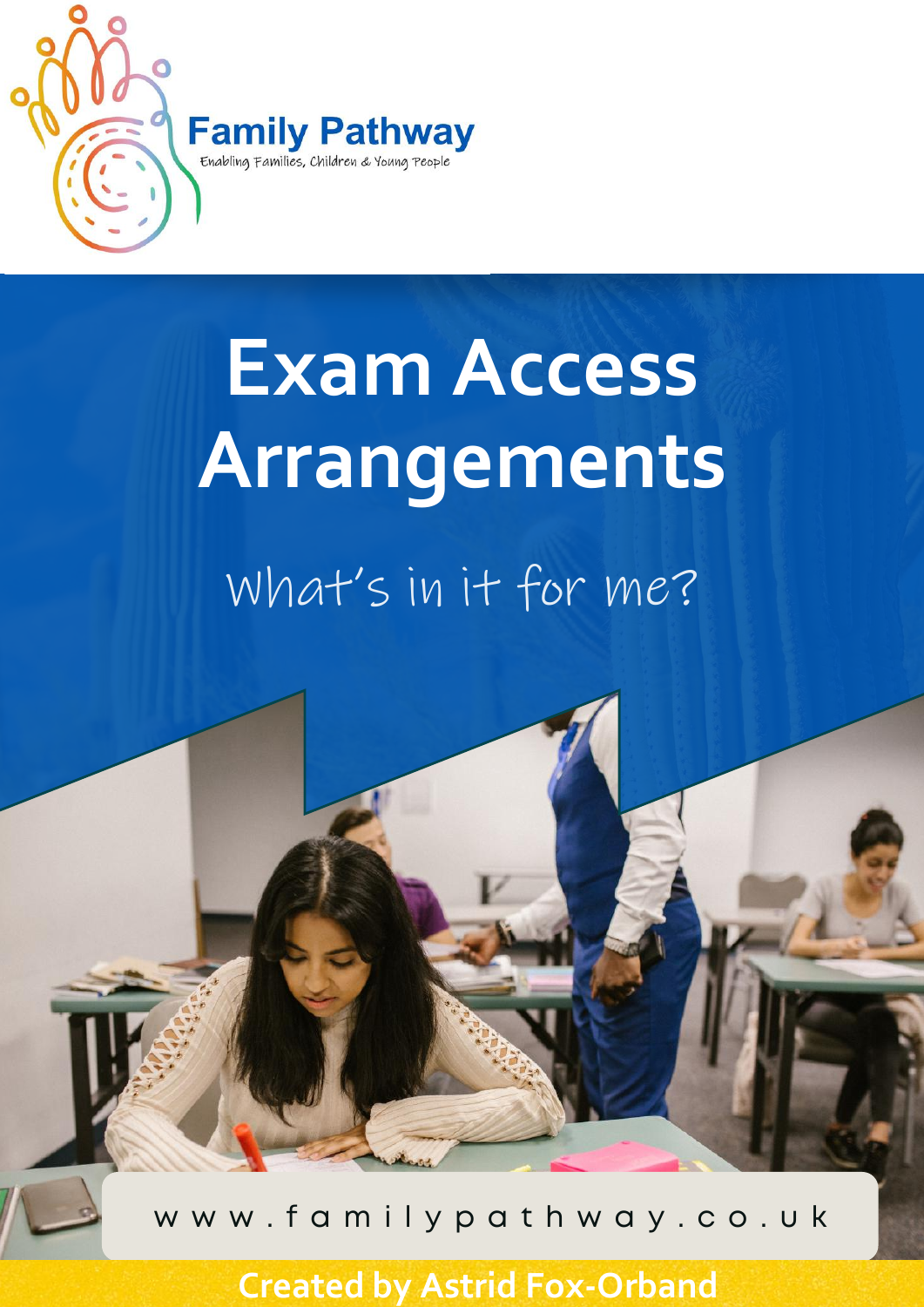## **What are Access Arrangements?**

Access Arrangements are examination allowances awarded by an external assessor or the school Assessor/SENCo/ALENCo.These allowances can be:

- From 25% up to 50% extra time
- A scribe
- A reader or a reading pen
- Rest breaks
- A prompt
- Access to technology, such as an exam centre laptop
- A coloured overlay to support your reading
- The use of a bilingual dictionary if English is not your first language

# **Why have I got Access Arrangements?**

Access Arrangements are awarded when students have more difficulties in one or several of the following areas:

- When reading long texts (speed of reading, understanding the texts)
- When writing longer answers
- When handwriting is slow and becomes painful after a while
- When concentrating for long periods of time is difficult
- When English is not your mother tongue
- When short-term or long-term disability (such as a broken arm or hearing difficulty)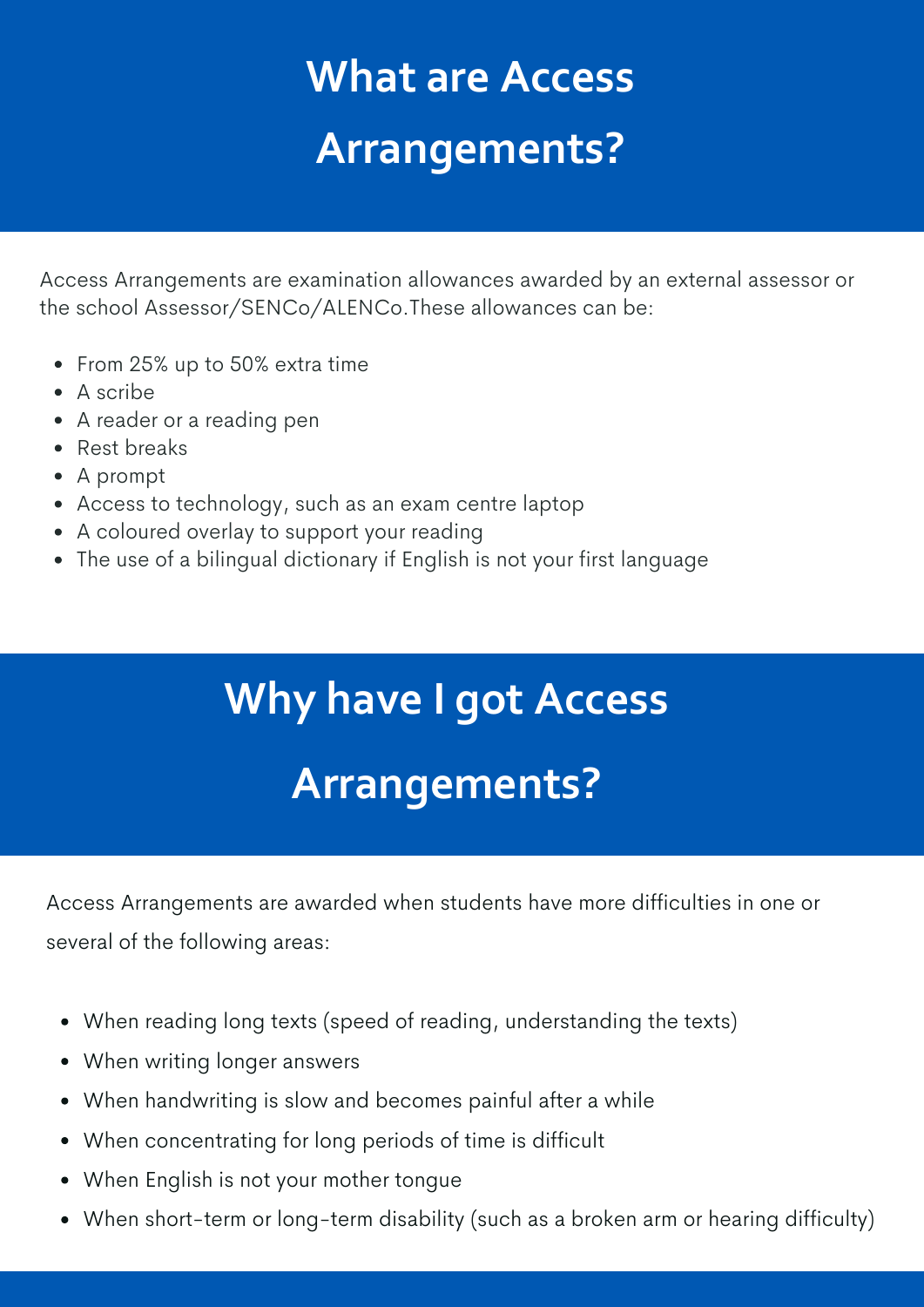# **Access Arrangements are designed to help you achieve your full potential in examinations.**

Access Arrangements are not used only during exams. You should be allowed and encouraged to practice using your Access Arrangements. This should be done in lessons, supported by your teachers, during tests, controlled assessments and in your mock exams.

#### Here's a t*ip!*

Discuss your feedback from homework , class work and assessments with your teacher to understand how best to maximise on your access arrangements.

#### Where do I sit my exams?

When you are awarded extra time, you sit your exams in the main exam hall (with the rest of the students taking that exam).

When you are awarded other access arrangements, you should be invited to sit your exams in smaller exam rooms at your school. Your school should write to you and your parents to explain the arrangements and expectations for your exams.

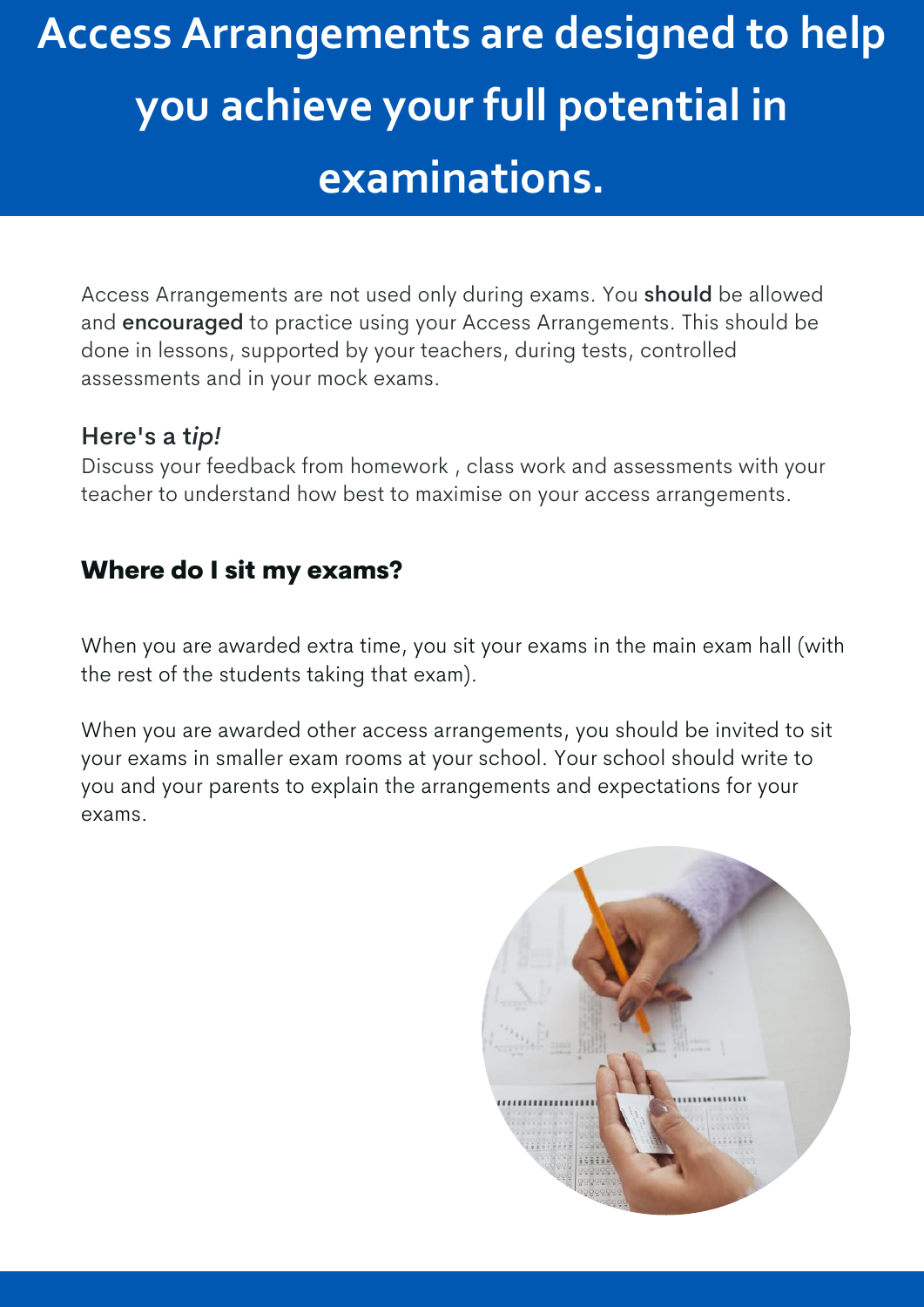# **How are readers allowed to support me in exams?**

#### THE READER

Whenever you need a reader, you need to put your hand up.

Readers are available to read to you in your examination. You must make it clear what you want your reader to read.

The reader can only read the instructions and the questions.

The reader can read instructions, but only if you make it clear what instructions you want them to read.

The reader cannot tell you which questions to choose. They cannot tell you when to move onto the next questions, and they also cannot tell you which question to do first.

The reader can spell words if you ask them, but only questions on the question paper.

The reader can also read back your answer to you, but only if you ask them.

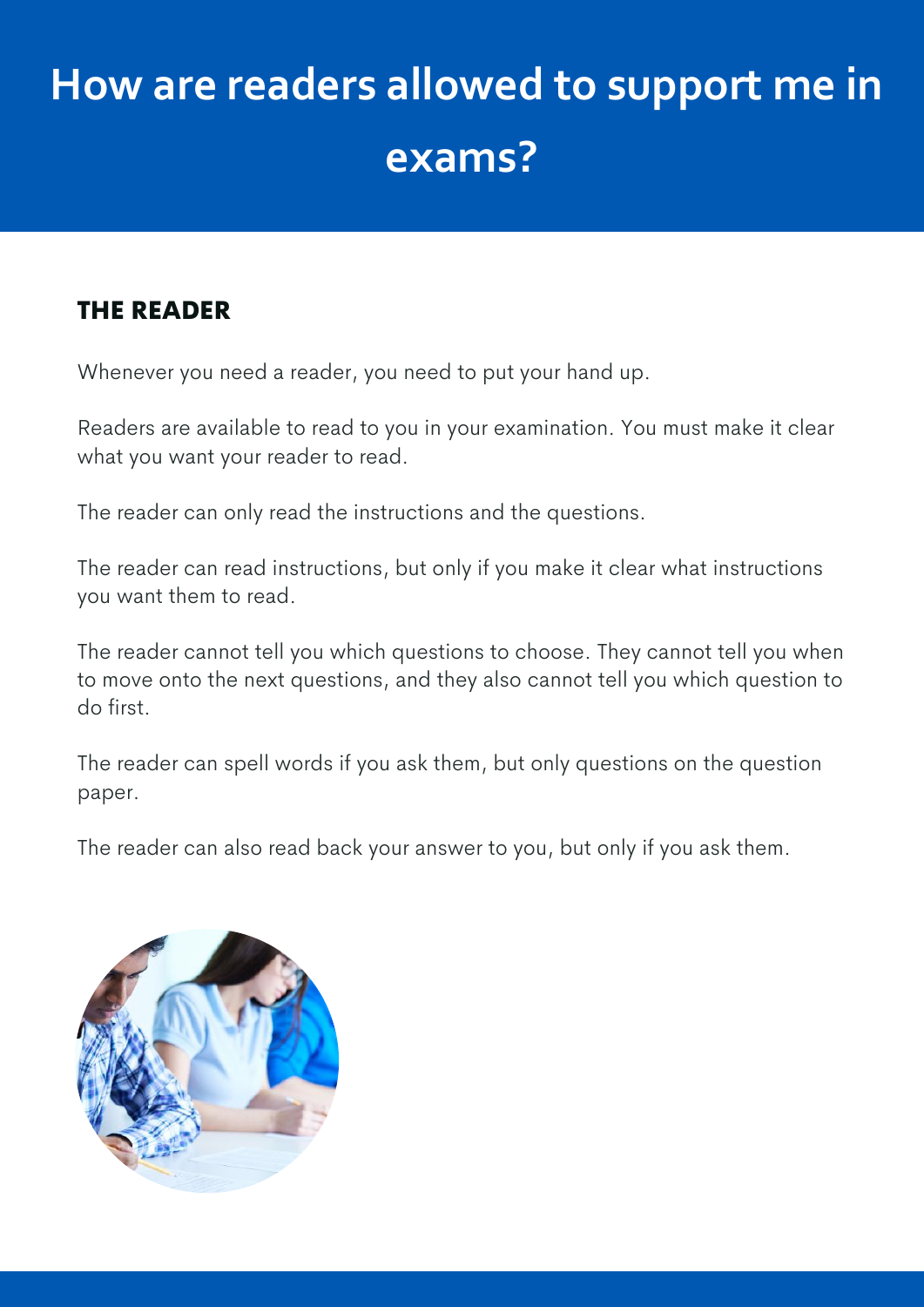# **How scribes are allowed to support me in exams?**

#### THE SCRIBE

The scribe is available to help you write or type for you in your examination.

The scribe must write or type exactly what you say.

The scribe can draw maps, graphs and diagrams, but they can only draw exactly what you tell them. The scribe cannot draw for you in a Design Technology exam.

The scribe can change what they have written or typed, but only if you ask them.

If you are having difficulty communicating, the scribe will inform the invigilator.

The scribe cannot give you any help with the answers and they also cannot suggest when an answer is finished.

The scribe cannot tell you which questions to choose.

The scribe cannot tell you when to move onto the next question.

The scribe cannot tell you which question to do first.

If you are allowed rest breaks, the scribe is not allowed to write or type during these breaks.

The scribe can read back to you what they have written or typed, but only if you ask them.